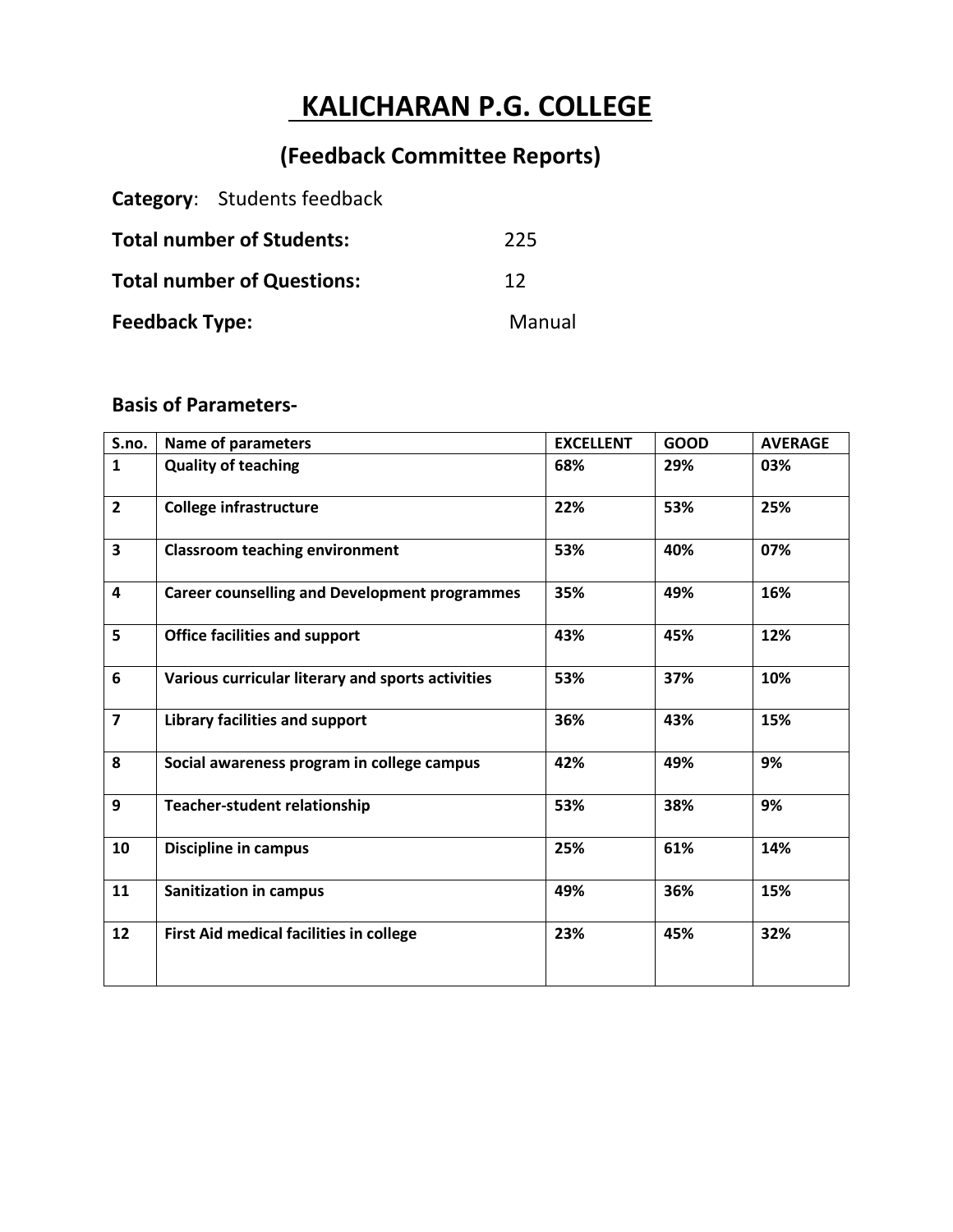**1. Quality of teaching**



### **2. College infrastructure**

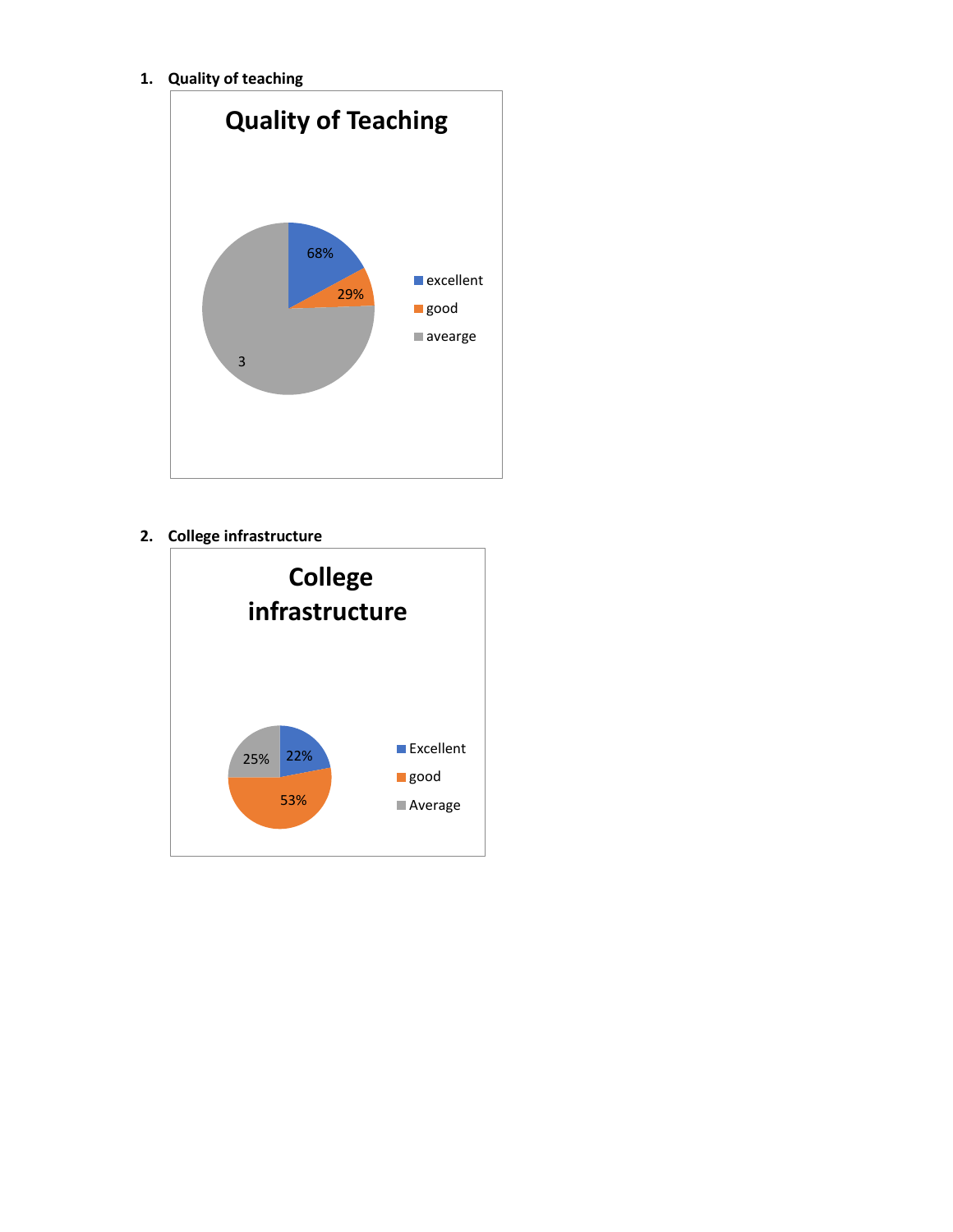

**4. Career counseling and Development programmes**

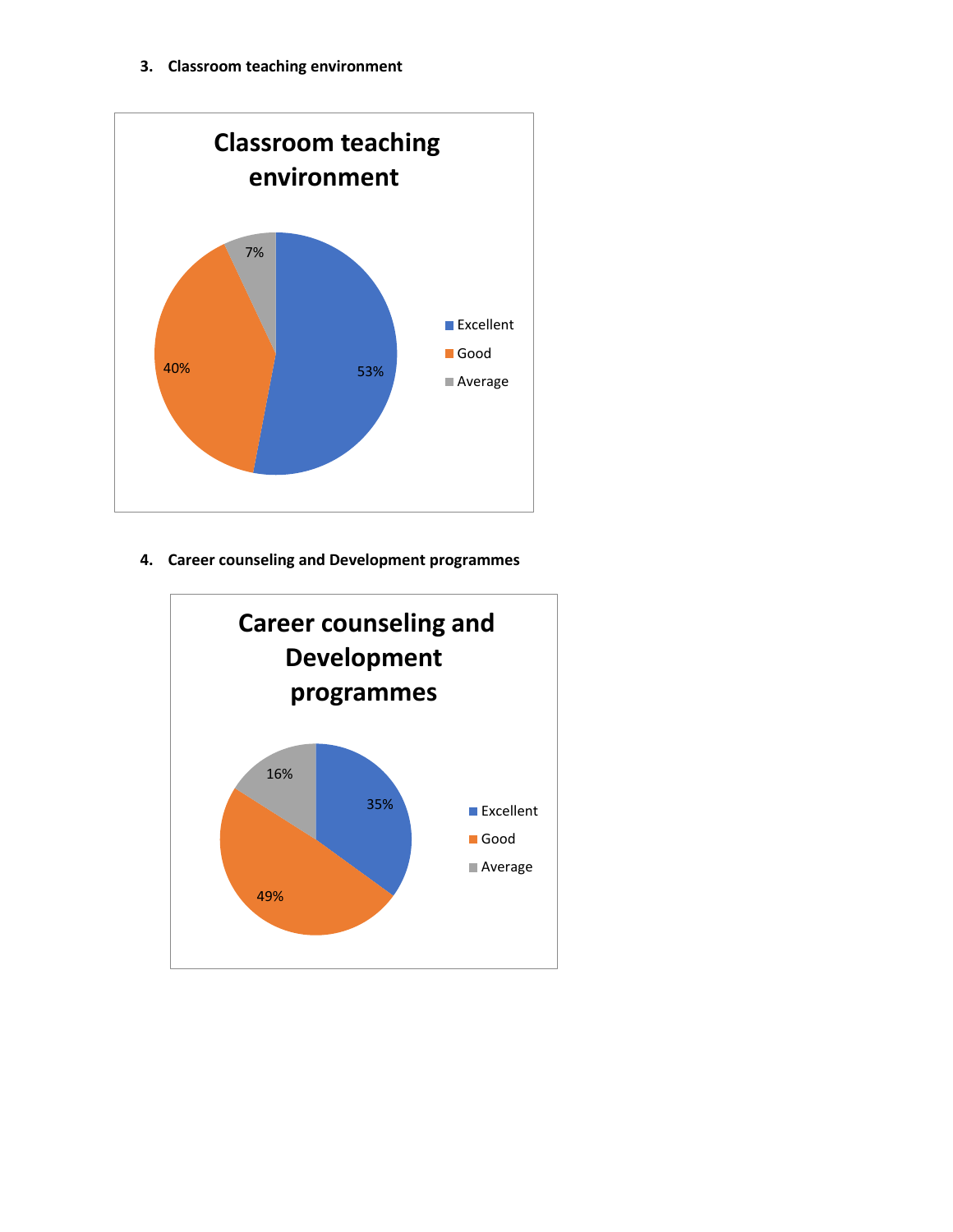**5. Office facilities and support**



**6. Various curricular literary and sports activities**

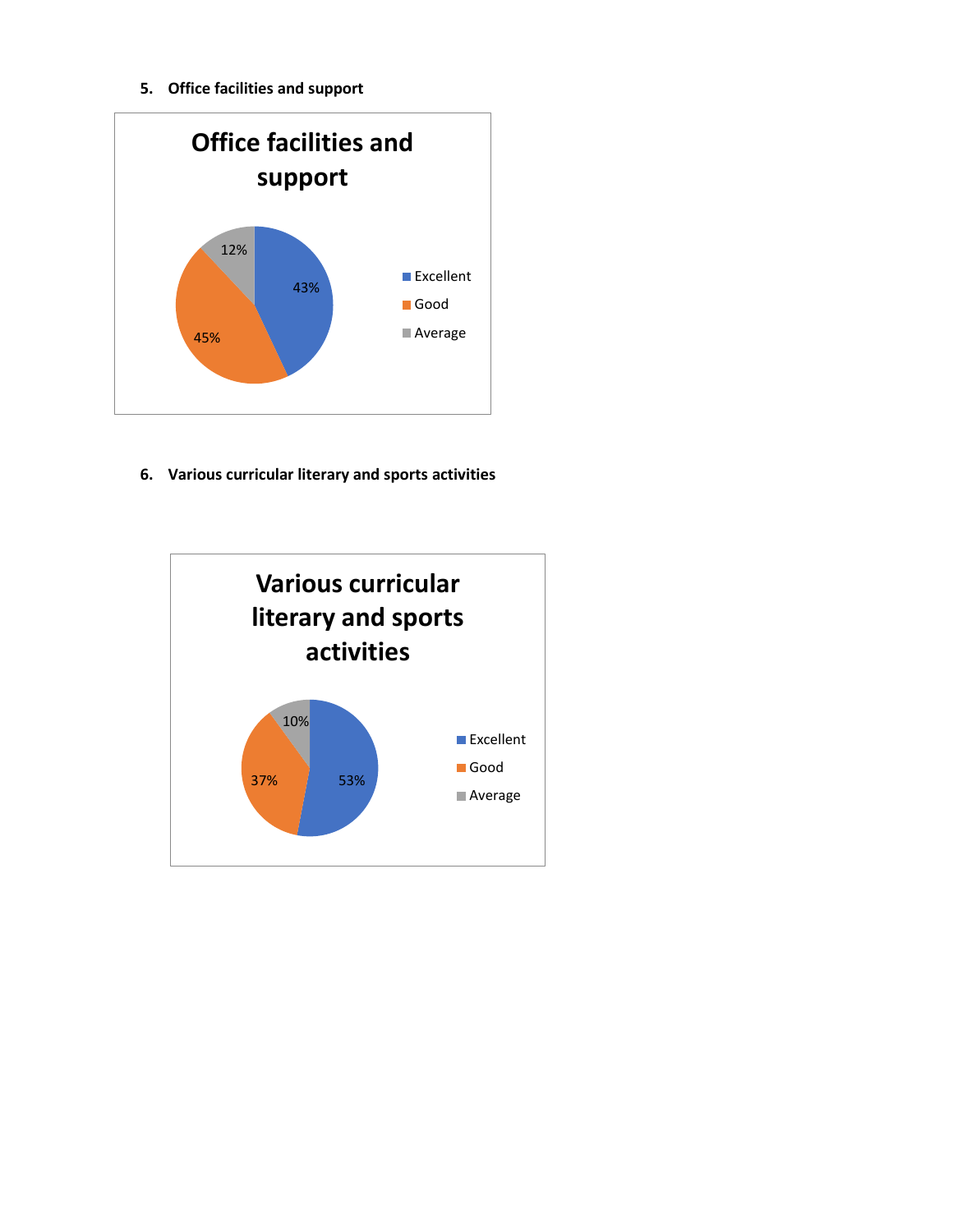#### **7. Library facilities and support**



**8. Social awareness program in college campus**

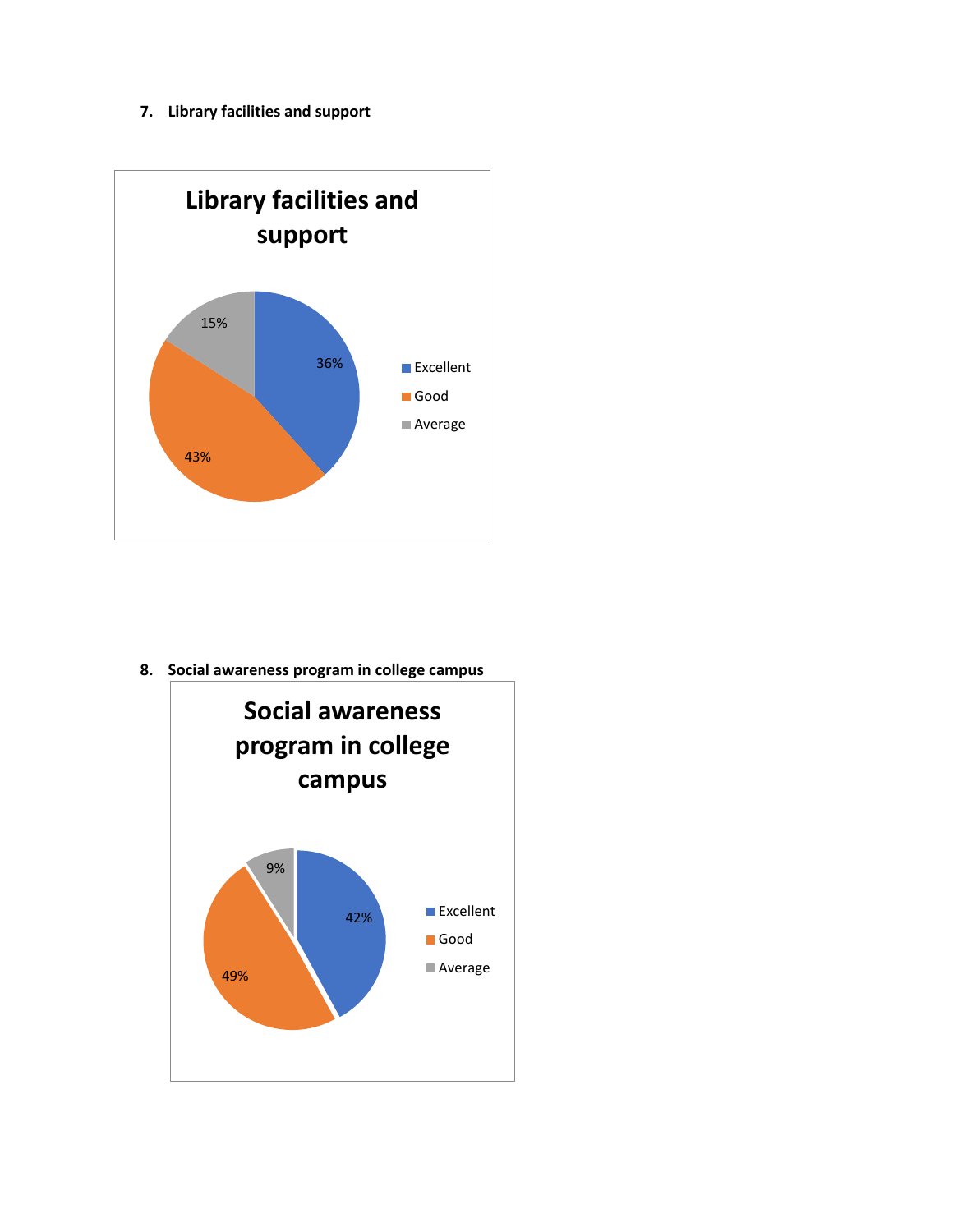

**10. Discipline in campus**

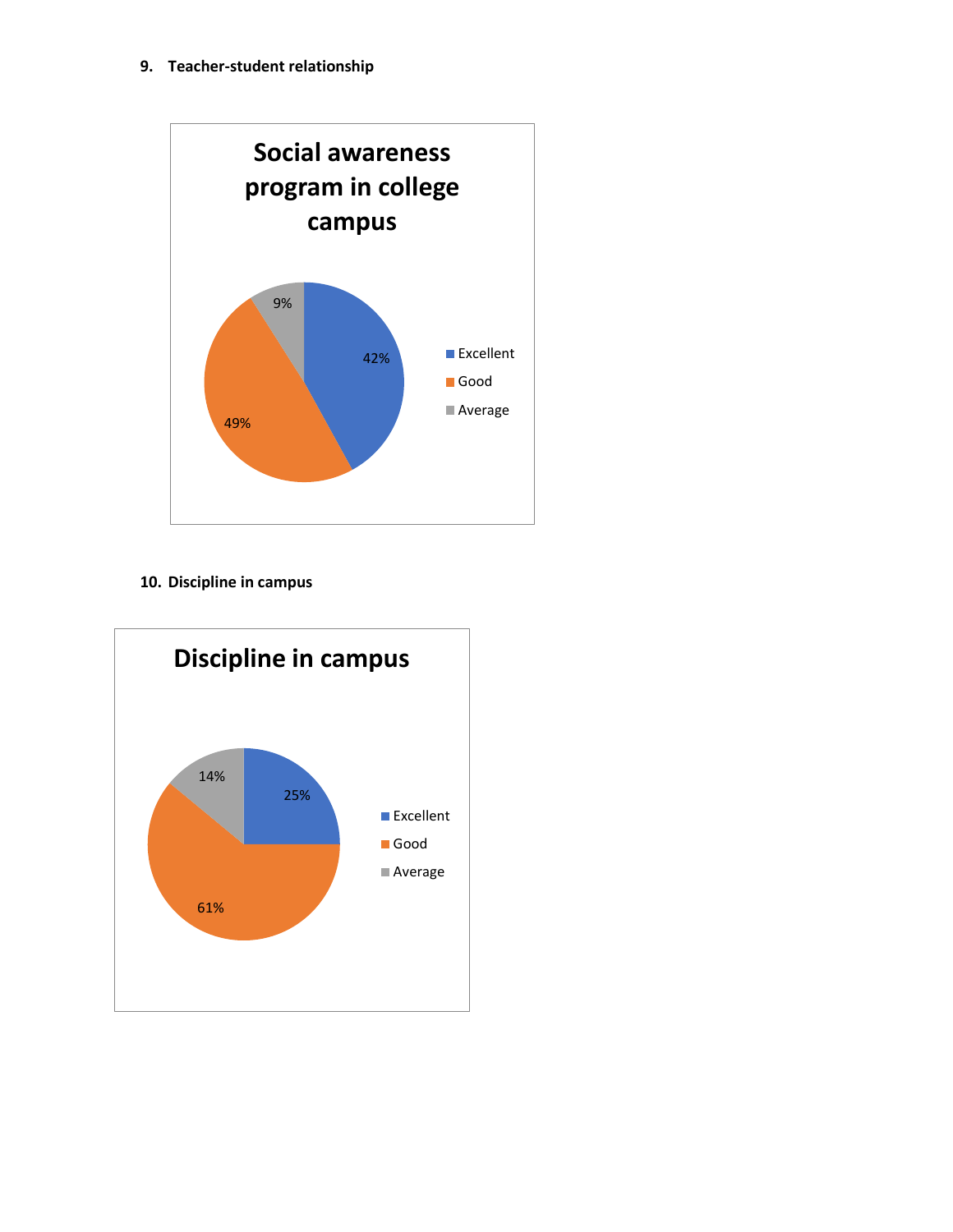#### **11. Sanitization in campus**



#### **12. First Aid medical facilities in college**